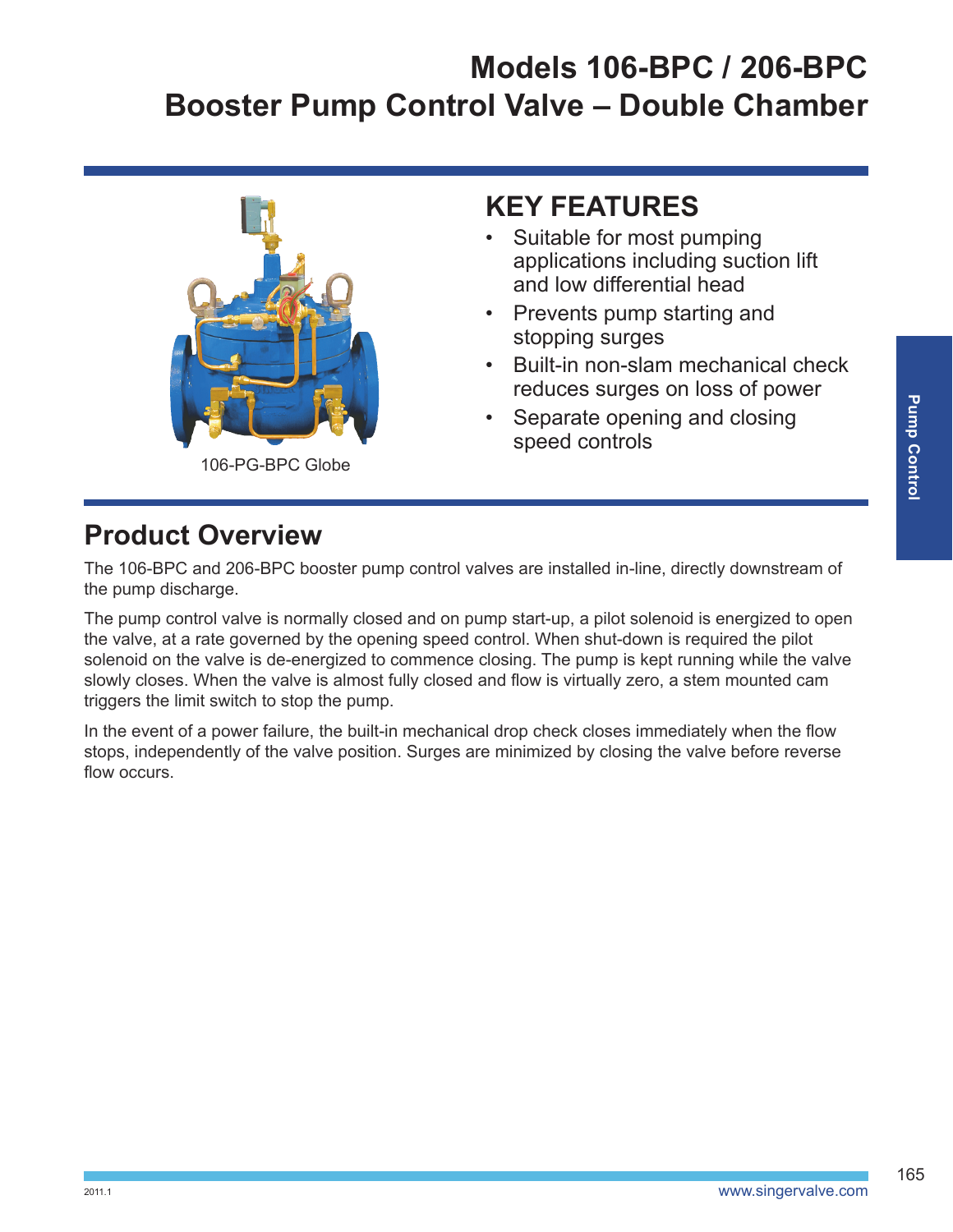### **Typical Application**



#### **Schematic Drawing**



- 1. Main Valve 106-PTC or 206-PTC
- 2. Strainer (2A,2B) 40 mesh stainless steel
- 3. Check Valves (3A,3B)
- 4. Isolation Valves (4A,4B)
- 5. Micrometer Flow Control Valves (5A,5B)
- 6. Model X129 Limit Switch Assembly NEMA 4, SPDT
- 7. Solenoid Valve four way, NEMA 4



166

2011.1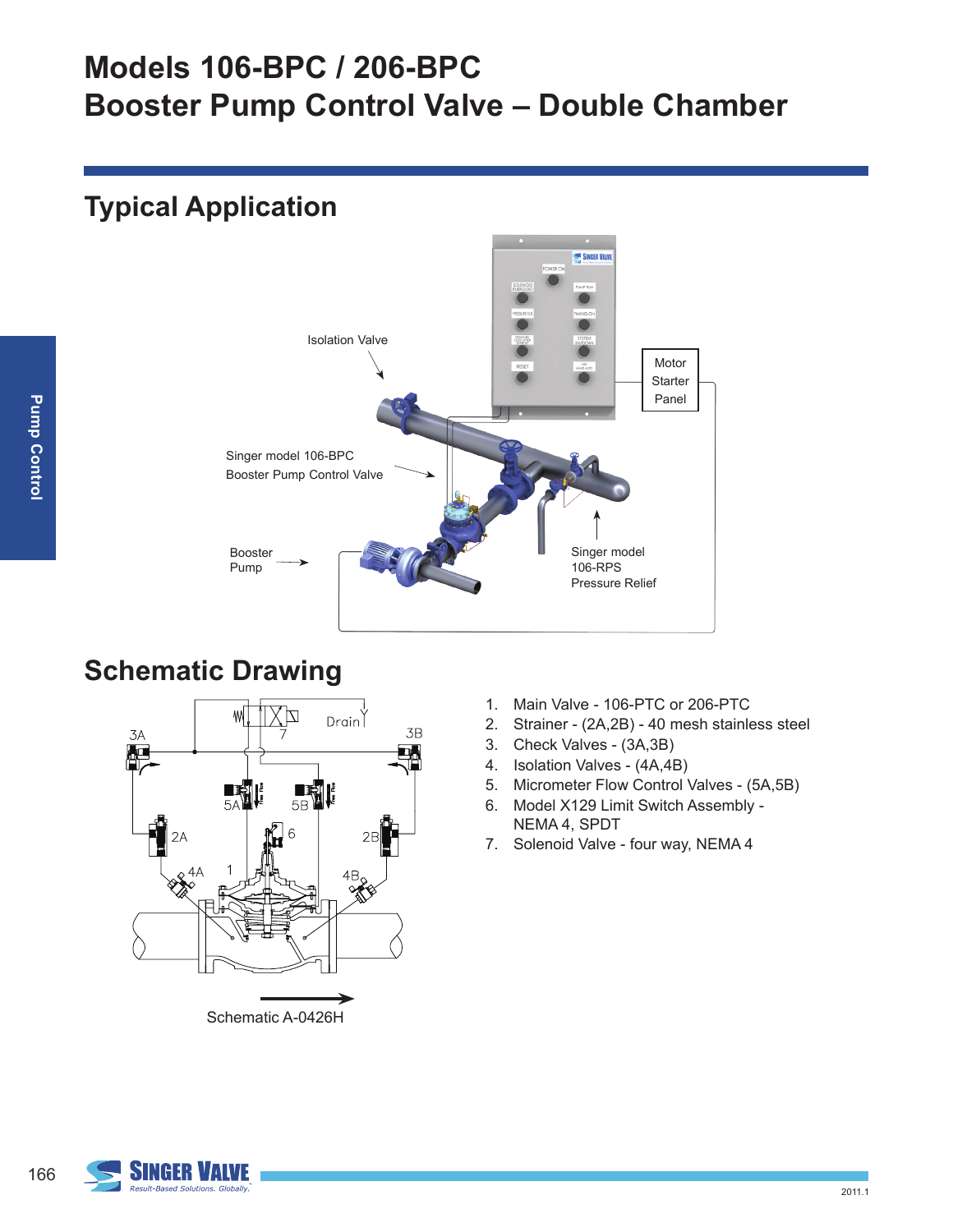#### **Standard Materials**

Standard materials for pilot system components are:

- ASTM B-62 bronze or ASTM B-16 brass
- AISI 303 / 316 stainless steel trim

Refer to Electronic Control section (SPC product), see page 241, and consult Singer Valve for pump control panel options.

## **Selection Summary**

- 1. In-line pump control valves incur continuous head loss while the pump is running. Refer to the 106 or 206 performance curves (straight line) (See Technical and Sizing section, page 275). Select the smallest size meeting the capacity requirements, with a pressure drop that is acceptable.
- 2. Standard configuration provides for NEMA 4 watertight enclosures for the Honeywell model OP-AR, SPDT limit switch and the ASCO solenoid with 120 VAC / 60 Hz (or 220 VAC/ 50 Hz or 240 VAC / 60 Hz) coil. For other electrical service or higher pressure ratings consult Singer Valve. A manual override is available upon request.
- 3. Other functions may be combined with Booster Pump Control valves, usually in conjunction with single chamber main valves, e.g. model 106-BPC-R, pump control with pressure sustaining feature.

## **Specifications**

- The valve shall be a Singer Valve model 106--BPC / 206-BPC, size " \_\_\_\_", ANSI Class 150 (ANSI 300, ANSI flange drilled to ISO PN 10 / 16/ 25 or 40) pressure rating / flange standard, globe (angle), style valve. Solenoid valve shall be four-way de-energized to close valve, with a 120VAC / 60Hz (220 VAC / 50 Hz or 240 VAC/ 60 Hz) solenoid coil. Assembly shall be according to Schematic A-0426H.
- The Booster Pump control valve will eliminate surges associated with the normal stopping and starting of booster pumps. On pump start-up, a pilot solenoid is energized to begin opening the valve, at a rate governed by the opening speed control. Separate flow control valves and a double chamber design will allow opening and closing speeds to be adjusted independently.
- When the solenoid is de-energized, the valve slowly closes while the pump continues to run. When the valve is almost fully closed and flow is virtually zero, a stem-mounted cam triggers the limit switch to stop the pump.
- In the event of power failure while the pump is running, or other sudden stoppage of the pump, an internal drop check valve will prevent reverse flow back through the valve or pump.
- Refer to Main Valve section, page 11, 106-PTC or 206-PTC, page 33, for detailed information pertaining to valve sizes and materials, selection criteria and specifications.
- Refer to Pilot and Accessories section, page 249, Micrometer Flow Control Valves for detailed information pertaining to materials and specifications. Solenoid specification information is available from Singer Valve only at this time.

167